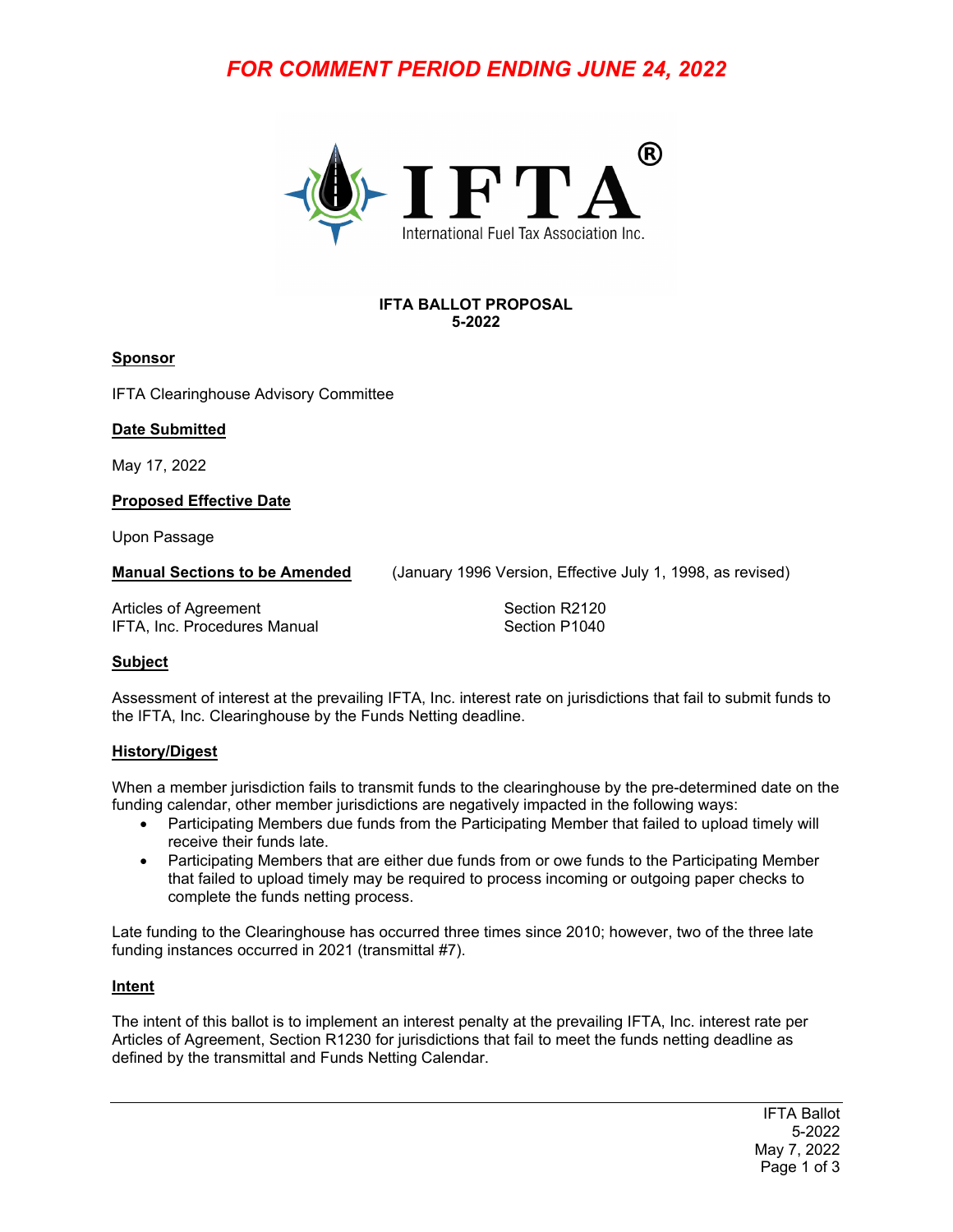#### **Interlining Indicates Deletion; Underlining Indicates Addition**

1 \*R2120 Required Exchange of Licensee Demographic And Transmittal Data And Interjurisdictional Audit **Reports** 

3 4 *{Sections .100 and .300 remain unchanged}*  5 6 .200 Transmittal Data 7 8 When the exchange of a transmittal data listing is required among the 9 participating members by the IFTA Articles of Agreement and the IFTA 10 Procedures Manual, such requirements shall be deemed satisfied by the 11 successful and timely transmission of the data to the clearinghouse. 12 13 Participating Members failing to timely upload any Transmittal Data per the 14 Funds Netting Calendar will be assessed an interest penalty at the prevailing 15 IFTA, Inc. interest rate per Articles of Agreement, Section R1230. 16 17 The participating members shall be required to pay interest to each jurisdiction 18 where funds are owed. Assessment of interest will begin the day following the 19 funds netting deadline, which means interest will begin to accrue the day 20 20 following the funds netting due date. A full month's interest shall accrue for any<br>21 contract portion of a month on which funds owed remain unpaid. Participating members portion of a month on which funds owed remain unpaid. Participating members 22 will be required to multiply funds due to each individual jurisdiction by the 23 prevailing IFTA, Inc. interest rate per month, and then multiply the product of the 24 previous calculation by the number of months late. A partial month (even one 25 day) will be charged full month of interest. 26 27 The participating members shall be required to provide a transmittal data listing 28 to all other member jurisdictions as required by the IFTA Procedures Manual 29 Section P1040. 30 31 PROCEDURES MANUAL 32 \*P1040 Monthly Transmittals 33 34 Outgoing Transmittals 35 Each member jurisdiction shall forward transmittal data listings related to tax returns received during each 36 month. Transmittal data listings and related funds must be forwarded monthly in accordance with the 37 transmittal and funding calendar prepared by the Clearinghouse Advisory Committee and approved by 38 the IFTA, Inc. Board of Trustees. The funds and the supporting transmittal data listings may be sent 39 separately. A report of no activity is required for each member jurisdiction if no revenue was collected on its behalf. 41 42 Participating Members failing to timely upload any Transmittal Data per the Funds Netting Calendar will 43 be assessed an interest penalty at the prevailing IFTA, Inc. interest rate per Articles of Agreement, be assessed an interest penalty at the prevailing IFTA, Inc. interest rate per Articles of Agreement, 44 Section R1230. 45 46 The participating members shall be required to pay interest to each jurisdiction where funds are owed. 47 Assessment of interest will begin the day following the funds netting deadline, which means interest will 48 begin to accrue the day following the funds netting due date. A full month's interest shall accrue for any 49 portion of a month on which funds owed remain unpaid. Participating members will be required to 50 multiply funds due to each individual jurisdiction by the prevailing IFTA, Inc. interest rate per month, and 51 then multiply the product of the previous calculation by the number of months late. A partial month (even 52 one day) will be charged full month of interest.